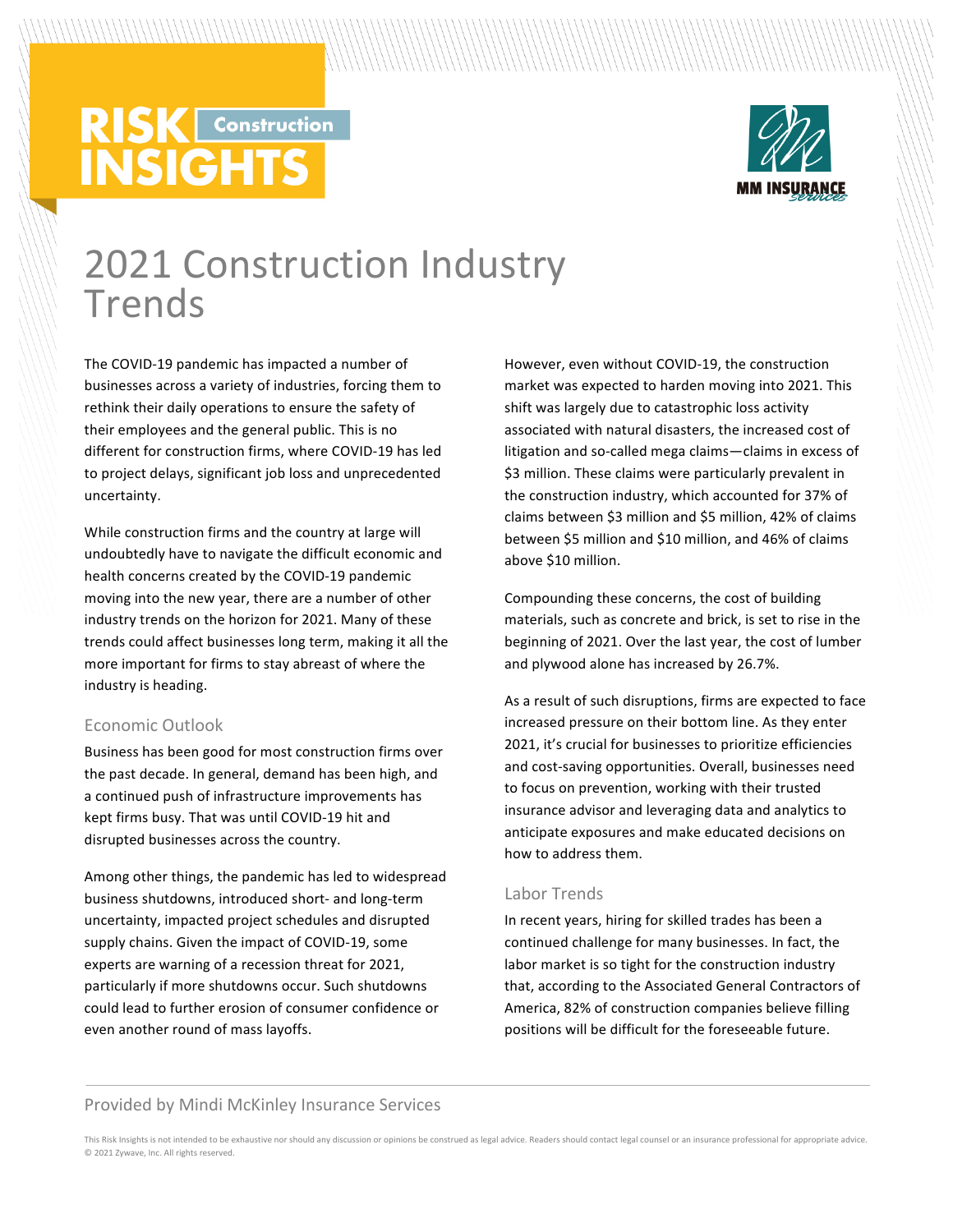Additionally, Bureau of Labor Statistics data suggests that, since  $2014$ —while the number of job openings has almost doubled—the number of new hires has only increased by 14%. While this challenging labor market existed pre-COVID-19, the pandemic has no doubt further complicated matters.

According to a recent survey by the Associated General Contractors of America (AGC), approximately 33% of construction firms were forced to furlough or terminate employees as a result of the pandemic. And while many of these firms have asked laid-off workers to return, many employees refused, citing unemployment benefits, virus concerns or family responsibilities as reasons they wouldn't be returning.

Additionally, despite the fact that COVID-19 has left many out of work, construction firms have still found it difficult to fill open positions. According to the AGC survey, 52% of respondents cited difficulties filling openings for laborers, carpenters and equipment operators, and 60% of firms had at least one unfilled hourly craft position as of June 30, 2020.

As the skills shortage surges and firms are unable to attract talent, businesses may struggle to meet project demands, maintain deadlines and contain costs. To combat these shortages, some firms are supplementing workers through automation or becoming less selective in regard to who they hire. However, businesses need to be careful with this approach, as inexperienced workers can open businesses up to potential safety issues. According to OSHA, workers under the age of 25 are twice as likely to be injured on the job as their older counterparts. 

### Construction Starts

According to Dodge Data & Analytics' 2021 Dodge Construction Outlook, total U.S. construction starts are expected to increase by 4% in 2021 to \$771 billion. This is in spite of the fact that-given the impact of COVID-19-2020 was wrought with uncertainty, which greatly

impacted overall construction starts. In fact, from June to July of 2020, construction starts were down by 31%.

When it comes to specific construction types, singlefamily housing starts are expected to rise by 7% in 2021. This increase is likely due to historically low mortgage rates and a general consumer desire to live in less densely populated areas due to the pandemic. However, the dollar value for multifamily construction is expected to drop by 1%.

In terms of commercial building starts, dollar values will increase by 5% in 2021. In particular, warehouse construction will see significant gains as large ecommerce companies continue to build out their logistics infrastructure. Looking at specific industries, the dollar value of manufacturing plant and public works construction starts will remain flat or see little improvement in 2021.

Still, experts believe that overall business and consumer confidence will improve over the year, particularly as COVID-19 vaccines are more widely distributed. However, when it comes to construction starts, businesses should expect a slow recovery.

# Prefabricated and Modular Construction

In terms of construction processes, prefabricated and modular construction are expected to see huge boosts moving into 2021.

In prefabricated (prefab) construction, elements of a project are built off-site. In many cases, these elements are created in controlled, factory-like environments and, once completed, are shipped to the job site for installation.

With modular construction, instead of prefabricating smaller elements of a project, entire units of a building are constructed off-site. Completed units are then moved to the job site, where they are stacked on top of other modular components to create one structure. Some